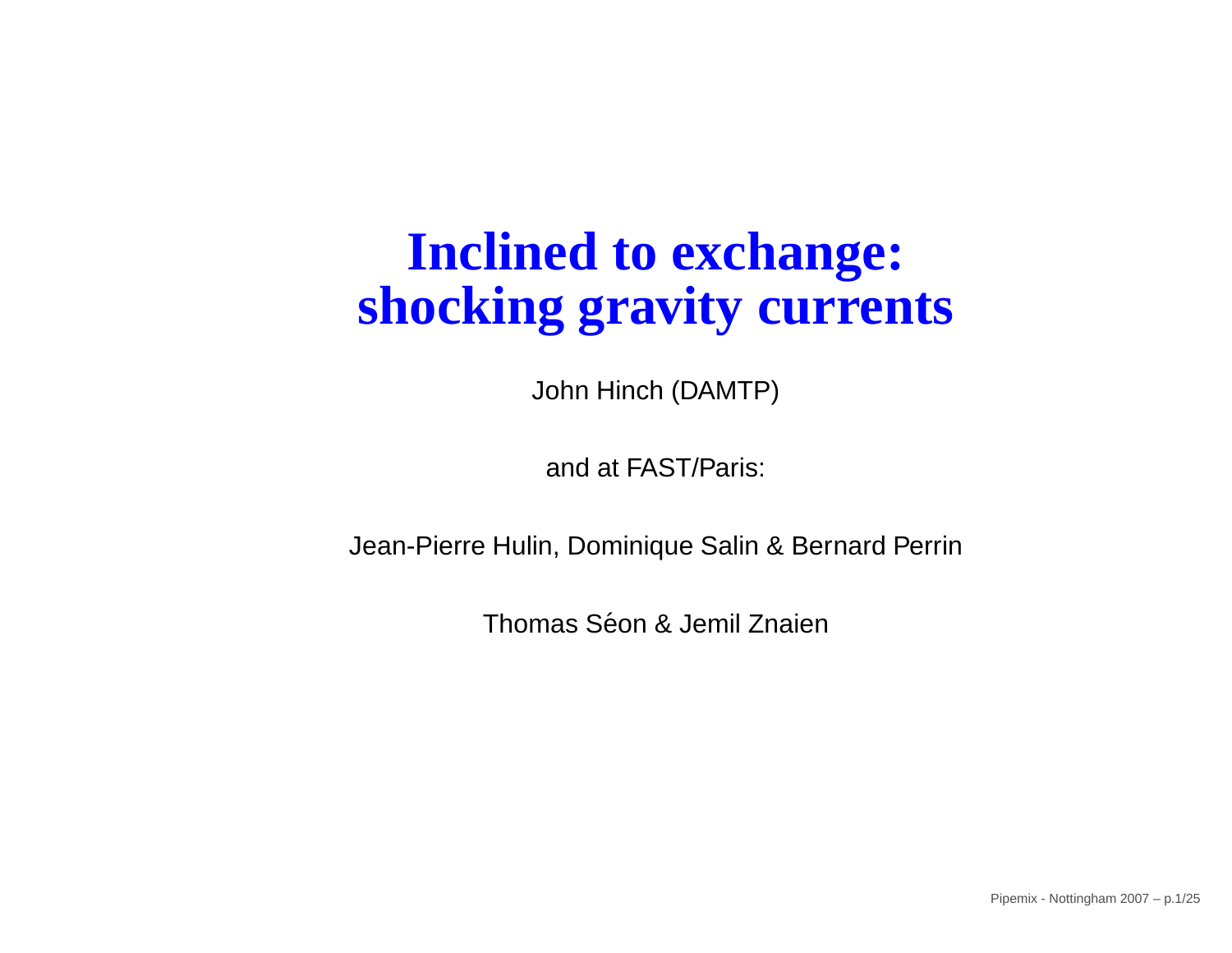## **Experimental setup**



Water-CaCl<sub>2</sub> solutions : CaCl<sub>2</sub> : 1 to 100 g/l  $\Rightarrow$  At = 4 10<sup>-4</sup> - 3.5 10<sup>-2</sup>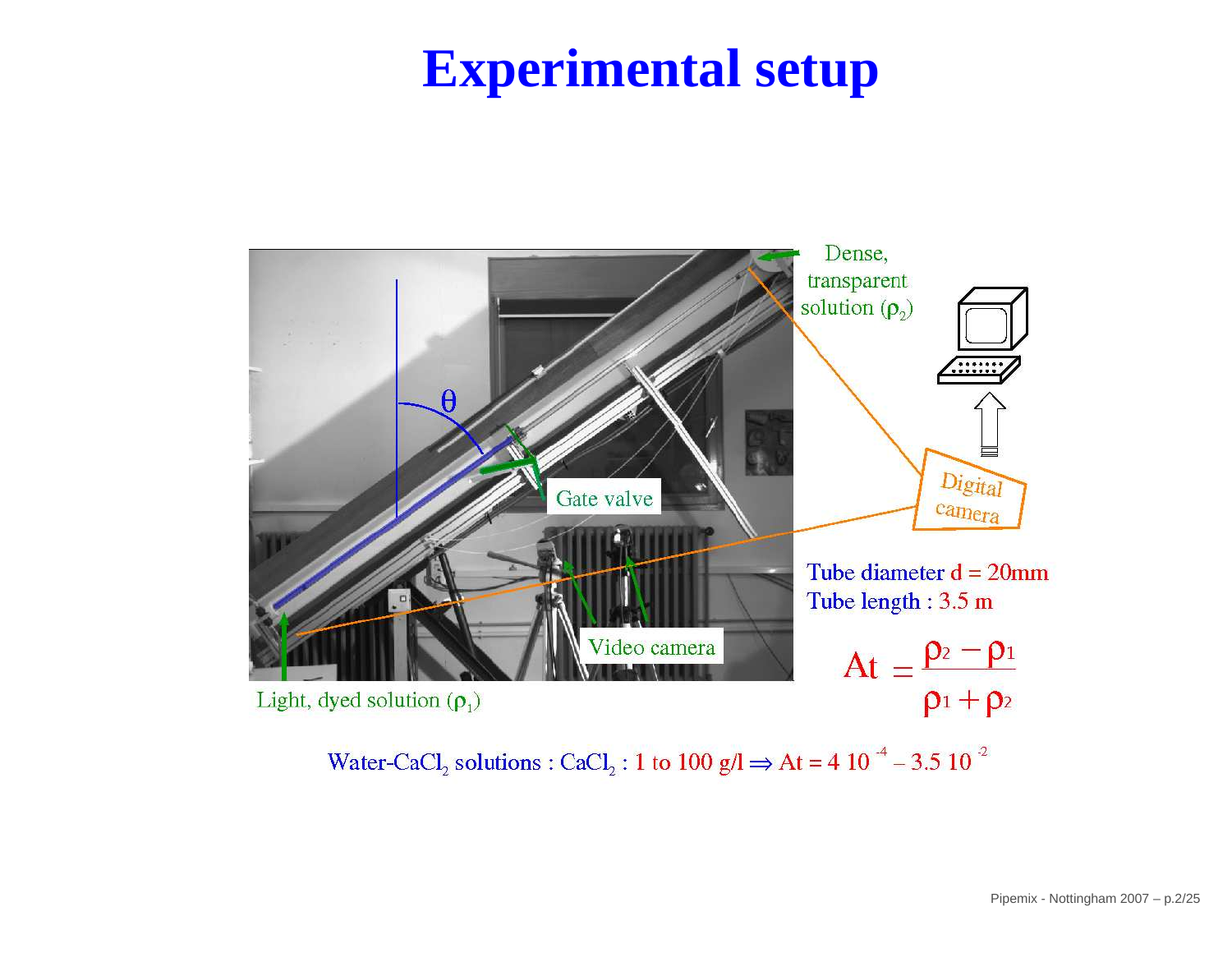# **Regimes**



- **O** Vertical : turbulent
- **Inclined : nosed controlled gravity current**
- **A** Horizontal : viscous counter-current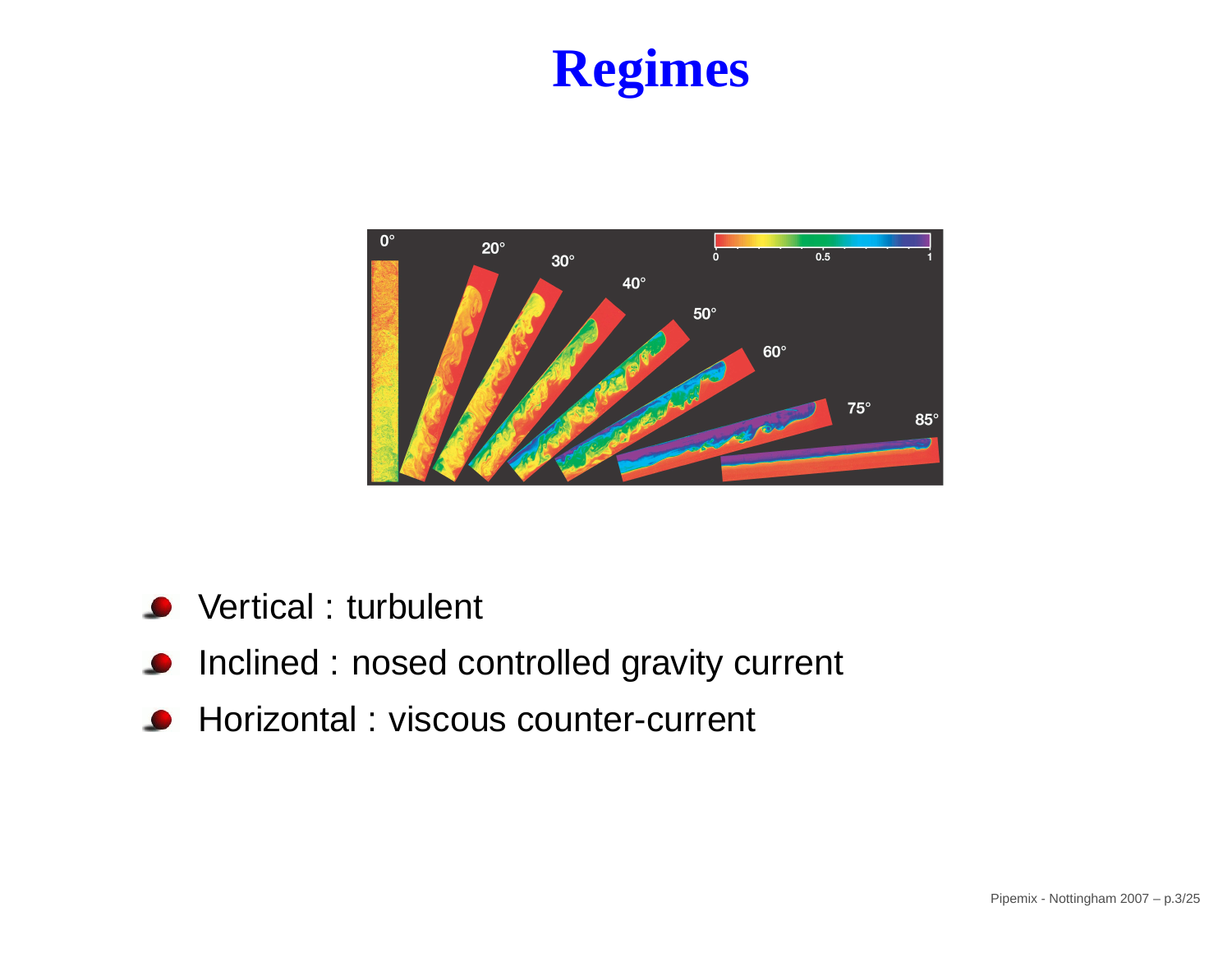# $\mathbf{S}\mathbf{peed}$  of front  $V_f$



 $V_f \approx 0.014 V_\nu \sin\alpha$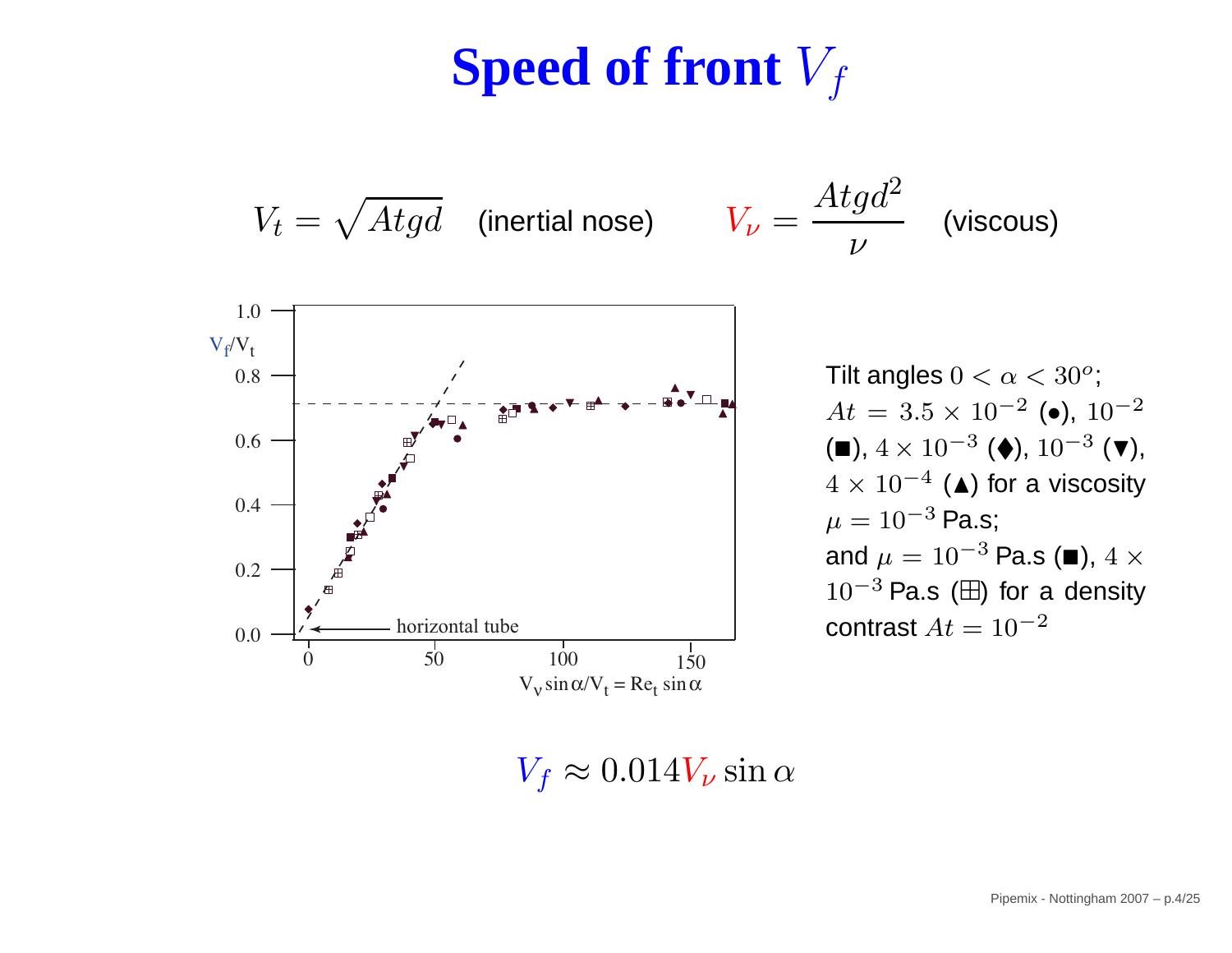#### **A little theory**

Counter current in <sup>a</sup> circle at 50% fill

$$
\nabla^2 u = f(\theta) = \begin{cases} -\frac{1}{2} & \text{in } 0 \le \theta < \pi, \\ +\frac{1}{2} & \text{in } \pi \le \theta < 2\pi \end{cases}
$$

and  $u = 0$  on  $r = 1$ .

Fourier series

$$
f(\theta) = -\sum_{n \text{ odd}} \frac{2}{\pi n} \sin n\theta,
$$

so

$$
u = \sum_{n \text{ odd}} \frac{2}{\pi n (n^2 - 4)} (r^2 - r^n) \sin n\theta.
$$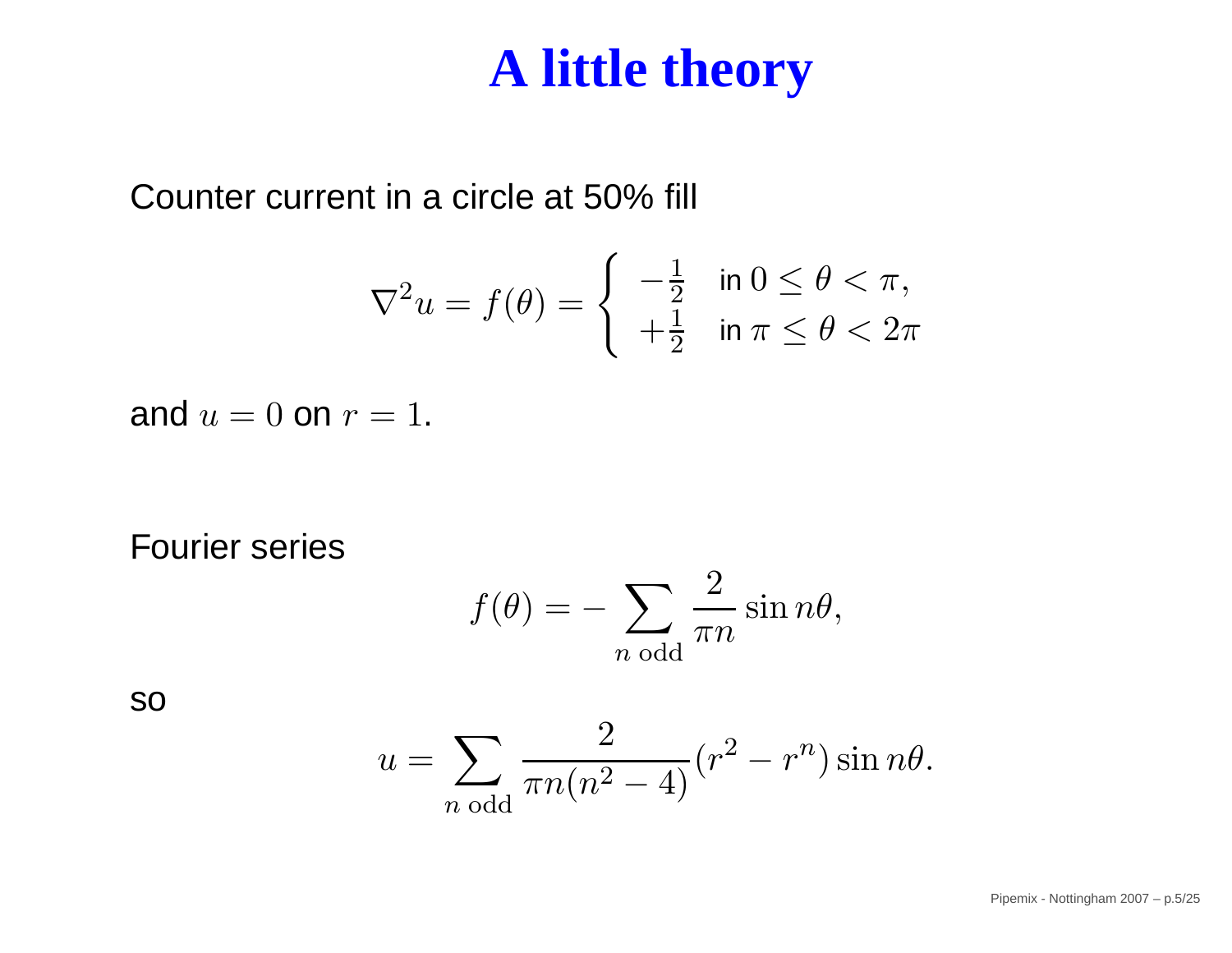### **<sup>a</sup> little theory continued**

Hence flux

$$
Q = \sum_{n \text{ odd}} \frac{1}{\pi n^2 (n+2)^2}
$$

$$
= \frac{\pi}{16} - \frac{1}{2\pi}
$$

$$
= 0.037195
$$

Front velocity for area  $A=\frac{\pi}{2}$ 2

$$
V_f = \frac{Q}{A} = 0.012,
$$

experiment  $0.014\quad$  – eventually will do better.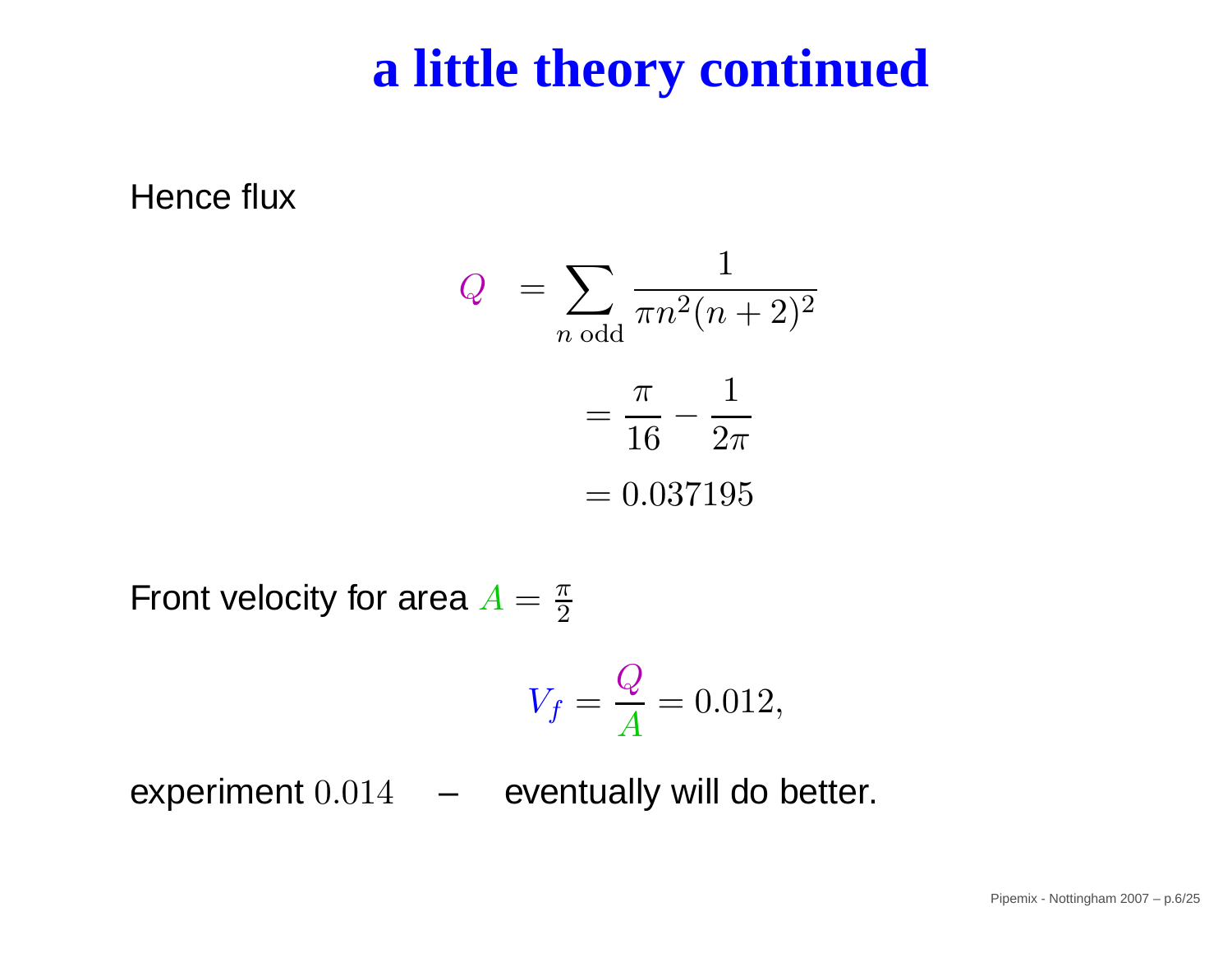#### **Horizontal tube**

$$
\dot{X}_f = V_f
$$
\n
$$
\propto \frac{R^2}{\mu} \frac{dp}{dx}
$$
\n
$$
\propto \frac{R^2}{\mu} \frac{\Delta \rho g R}{X_f}
$$
\nHence\n
$$
X_f = \sqrt{Dt}
$$
\n
$$
D = 0.0108 V_{\nu} d \text{ in experiment}
$$
\n
$$
D = 0.0108 V_{\nu} d \text{ in experiment}
$$
\n
$$
V_{\nu} = \frac{V_{\nu} \Delta \rho g R}{V_{\nu} \Delta \rho g} = \frac{V_{\nu} \Delta \rho g R}{V_{\nu} \Delta \rho g} = \frac{V_{\nu} \Delta \rho g R}{V_{\nu} \Delta \rho g} = \frac{V_{\nu} \Delta \rho g R}{V_{\nu} \Delta \rho g} = \frac{V_{\nu} \Delta \rho g R}{V_{\nu} \Delta \rho g} = \frac{V_{\nu} \Delta \rho g R}{V_{\nu} \Delta \rho g} = \frac{V_{\nu} \Delta \rho g R}{V_{\nu} \Delta \rho g} = \frac{V_{\nu} \Delta \rho g R}{V_{\nu} \Delta \rho g} = \frac{V_{\nu} \Delta \rho g R}{V_{\nu} \Delta \rho g} = \frac{V_{\nu} \Delta \rho g R}{V_{\nu} \Delta \rho g} = \frac{V_{\nu} \Delta \rho g R}{V_{\nu} \Delta \rho g} = \frac{V_{\nu} \Delta \rho g R}{V_{\nu} \Delta \rho g} = \frac{V_{\nu} \Delta \rho g R}{V_{\nu} \Delta \rho g} = \frac{V_{\nu} \Delta \rho g R}{V_{\nu} \Delta \rho g} = \frac{V_{\nu} \Delta \rho g R}{V_{\nu} \Delta \rho g} = \frac{V_{\nu} \Delta \rho g R}{V_{\nu} \Delta \rho g} = \frac{V_{\nu} \Delta \rho g R}{V_{\nu} \Delta \rho g} = \frac{V_{\nu} \Delta \rho g R}{V_{\nu} \Delta \rho g} = \frac{V_{\nu} \Delta \rho g R}{V_{\nu} \Delta \rho g} = \frac{V_{\nu} \Delta \rho g R}{V_{\nu} \Delta \rho g} = \frac{V_{\nu} \Delta \rho g R}{V_{\nu} \Delta \rho g} = \frac{V_{\nu} \Delta \rho g R}{V_{\nu} \Delta \rho g} =
$$

**Hence**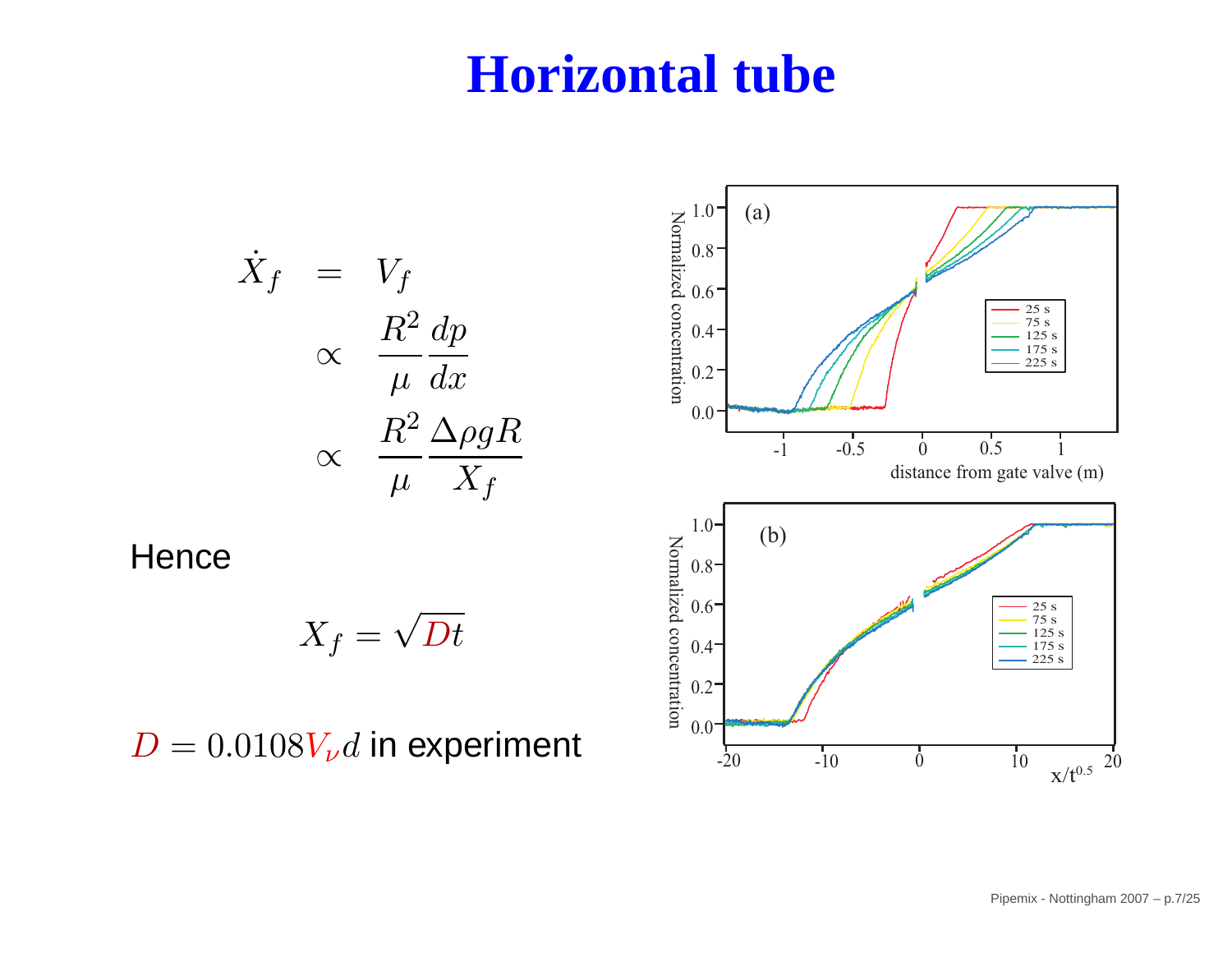### **2D spreading in <sup>a</sup> horizontal** *channel*

$$
\mu \frac{\partial^2 u}{\partial y^2} = \frac{dp_\pm}{dx} \quad \text{ in } 0 \le y \le h \text{ and } h \le y \le a,
$$

with  $u = 0$  on  $y = 0$  and  $a$ .

No net flux 
$$
\int u \, dy = 0
$$
 and  $\left[\frac{dp}{dx}\right]_+^+ = \Delta \rho g \frac{\partial h}{\partial x}$ .

#### **Hence**

$$
\frac{\partial h}{\partial t} = \frac{\partial}{\partial x} \left( \frac{\Delta \rho g h^3 (a - h)^3}{3\mu a^3} \frac{\partial h}{\partial x} \right).
$$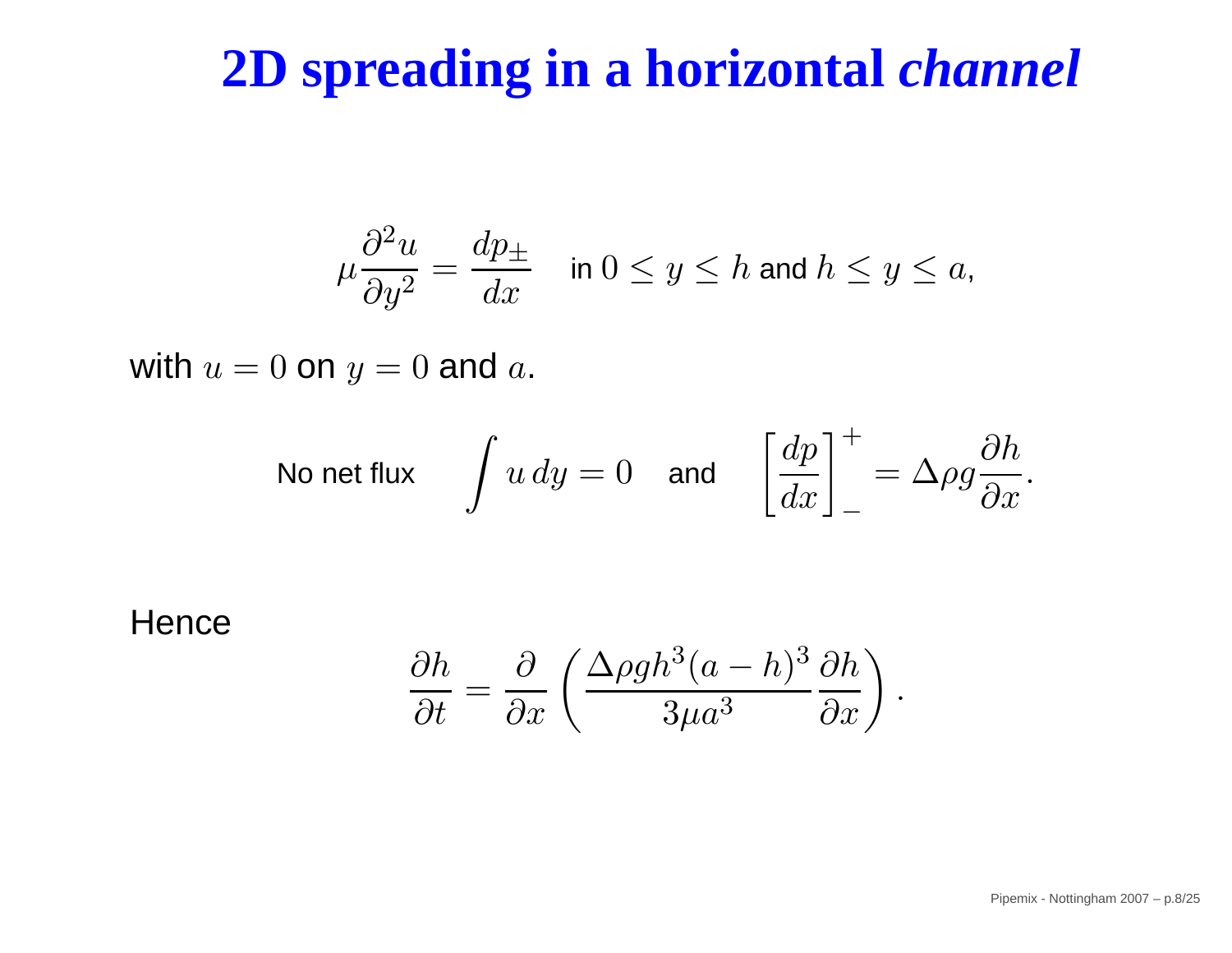# **Spreading in <sup>a</sup> horizontal** *channel***, continued**



**Hence** 

$$
X_f=\sqrt{Dt}
$$

with  $D = 0.017 V_{\nu} a$ , cf experiment  $0.0108$ .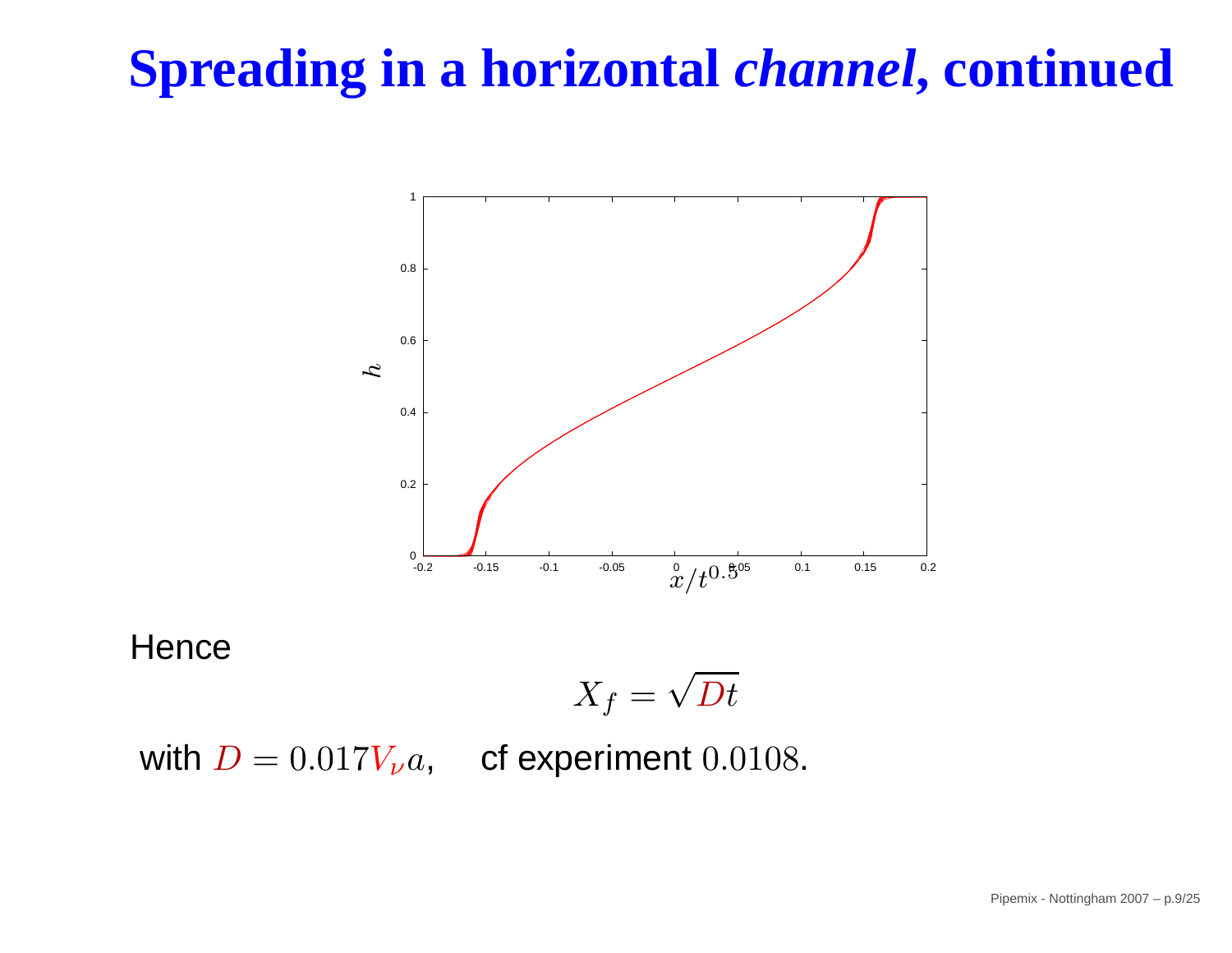# **Spreading in <sup>a</sup> horizontal** *circle*

Flat interface at  $y=h(x,t).$  Flow in cross-section

$$
\nabla^2 u = G + \begin{cases} -\frac{1}{2} & \text{in } h \le y \le 1, \\ +\frac{1}{2} & \text{in } -1 \le y < h \end{cases}
$$

and  $u = 0$  on  $r = 1$ .  $G$  so no net flux.

Numerical (finite difference  $80\times80,$  sor) for flux  $Q(h)$  in  $h\leq y\leq1.$ 

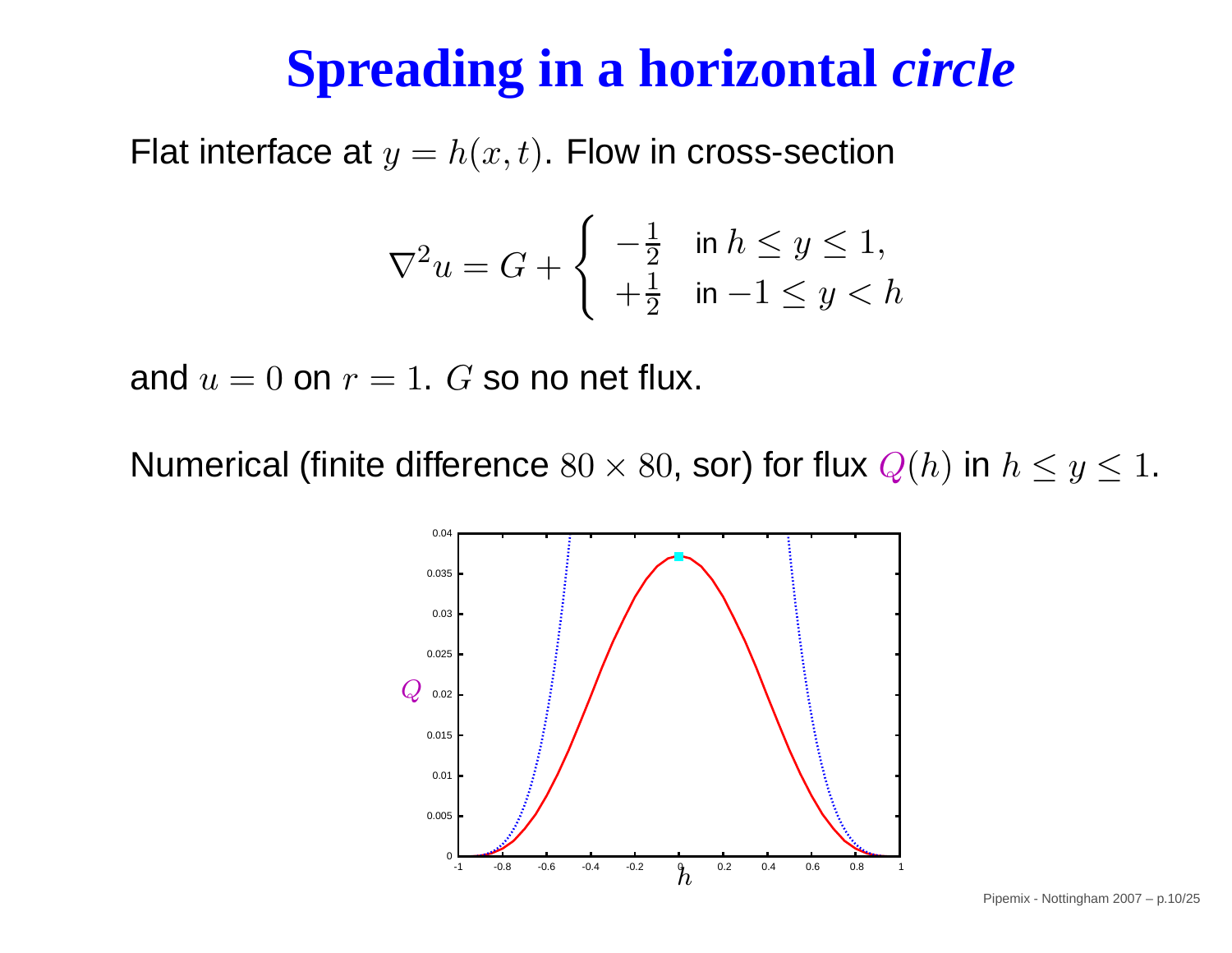# **Thin layer asymptotics,**  $1 - |h| \ll 1$

No net flow  $\Rightarrow$  all pressure gradient in thin layer.<br>Thin layer was atrees by thisk an thin Thin layer  $⇒$  no stress by thick on thin.<br>Wide essenced with this  $∴ 2D$  half no Wide compared with thin  $\Rightarrow$  2D, half parabolic profile.

$$
Q(h) \sim \frac{32\sqrt{2}}{105} (1 - |h|)^{7/2}
$$

.

Symmetric and smooth  $Q(h)$ , so equally

$$
Q(h) \sim \frac{4}{105} \left(1 - h^2\right)^{7/2}.
$$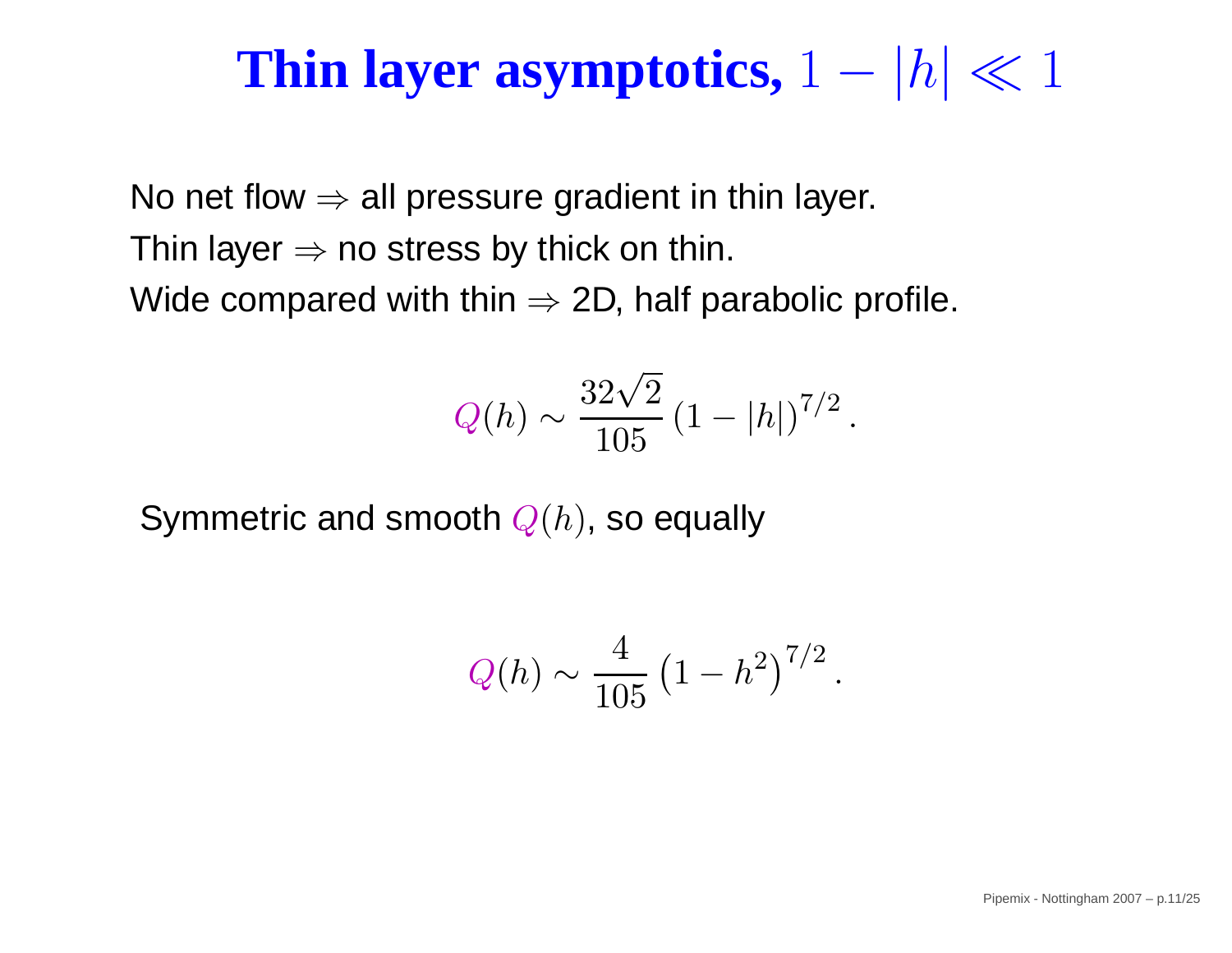### **Lucky break**

Think 20.038095

\nThink 50% fill 
$$
Q(0) = 0.037195
$$

Hence good approximation (within 1%):

 $Q(h) \thickapprox$  $\approx Q(0)(1-h^2)^{7/2}$ 

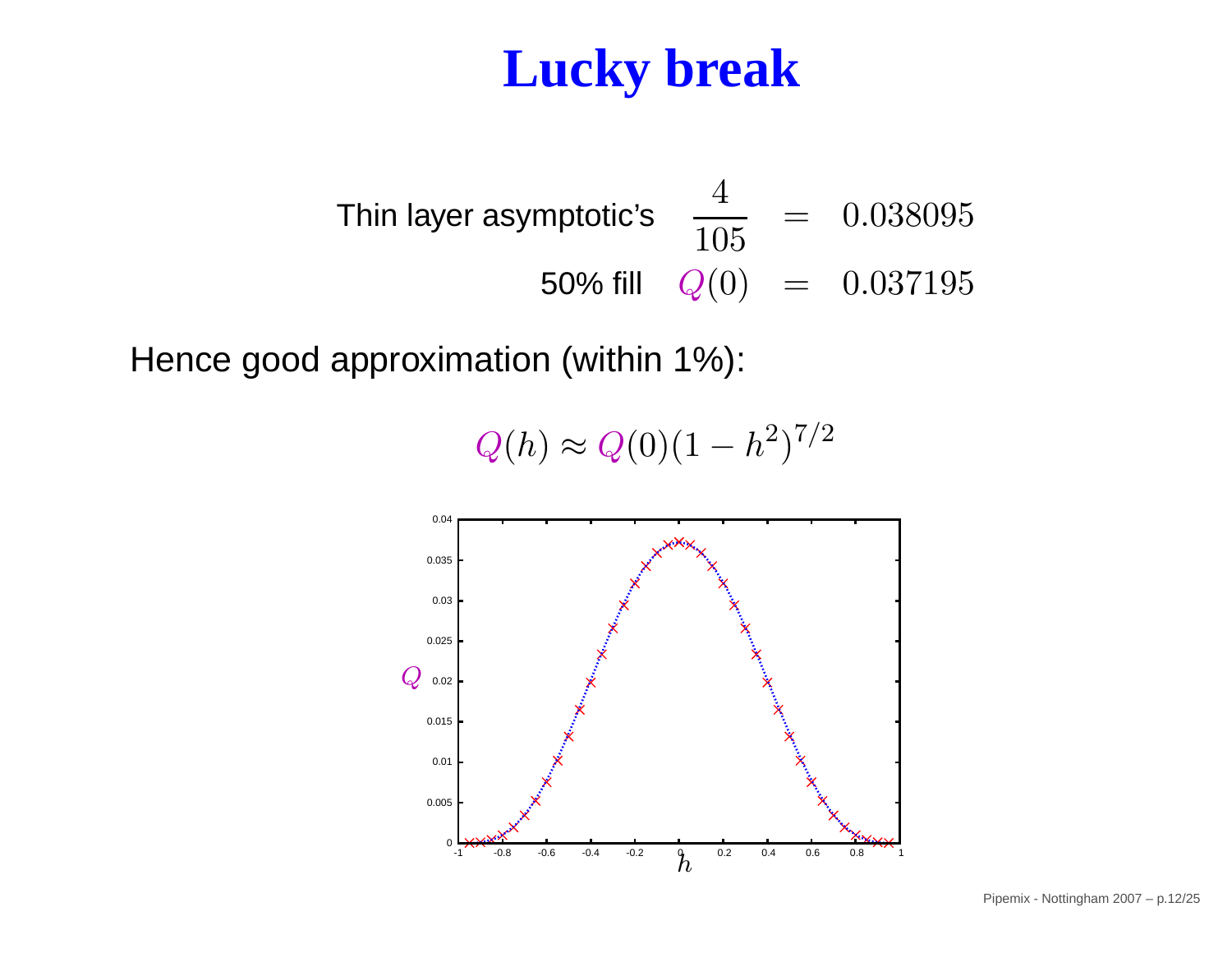#### **Nonlinear diffusion equation**

$$
\frac{\partial A(h)}{\partial t} + \frac{\partial Q(h)}{\partial x} = 0,
$$

with cross-sectional area  $A(h) = 2\cos^{-1}$  $dA/dh = -2\sqrt{1-h^2}.$  Hen  $^{1}\,h-h\sqrt{1-h^{2}}$ , so  $=-2\sqrt{1-h^2}.$  Hence

$$
\frac{\partial h}{\partial t} = \frac{1}{2\sqrt{1 - h^2}} \frac{\partial}{\partial x} \left( (1 - h^2)^{7/2} \frac{\partial h}{\partial x} \right)
$$



with  $D = 0.0108 V_{\nu} d$ , experiment  $0.0108\pm0.0008.$ 

 $X_f=\sqrt{Dt}$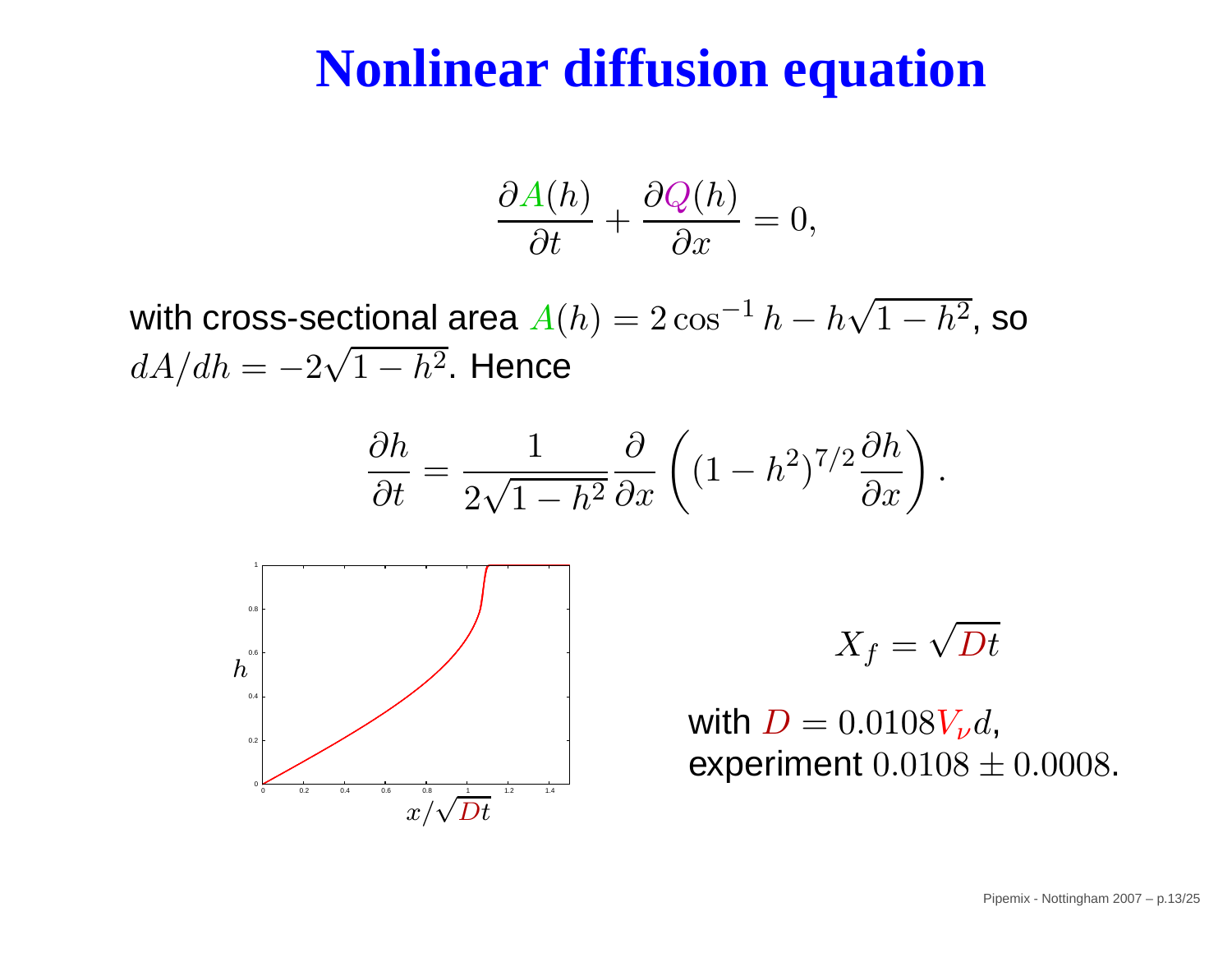### **Comparison with experiment**

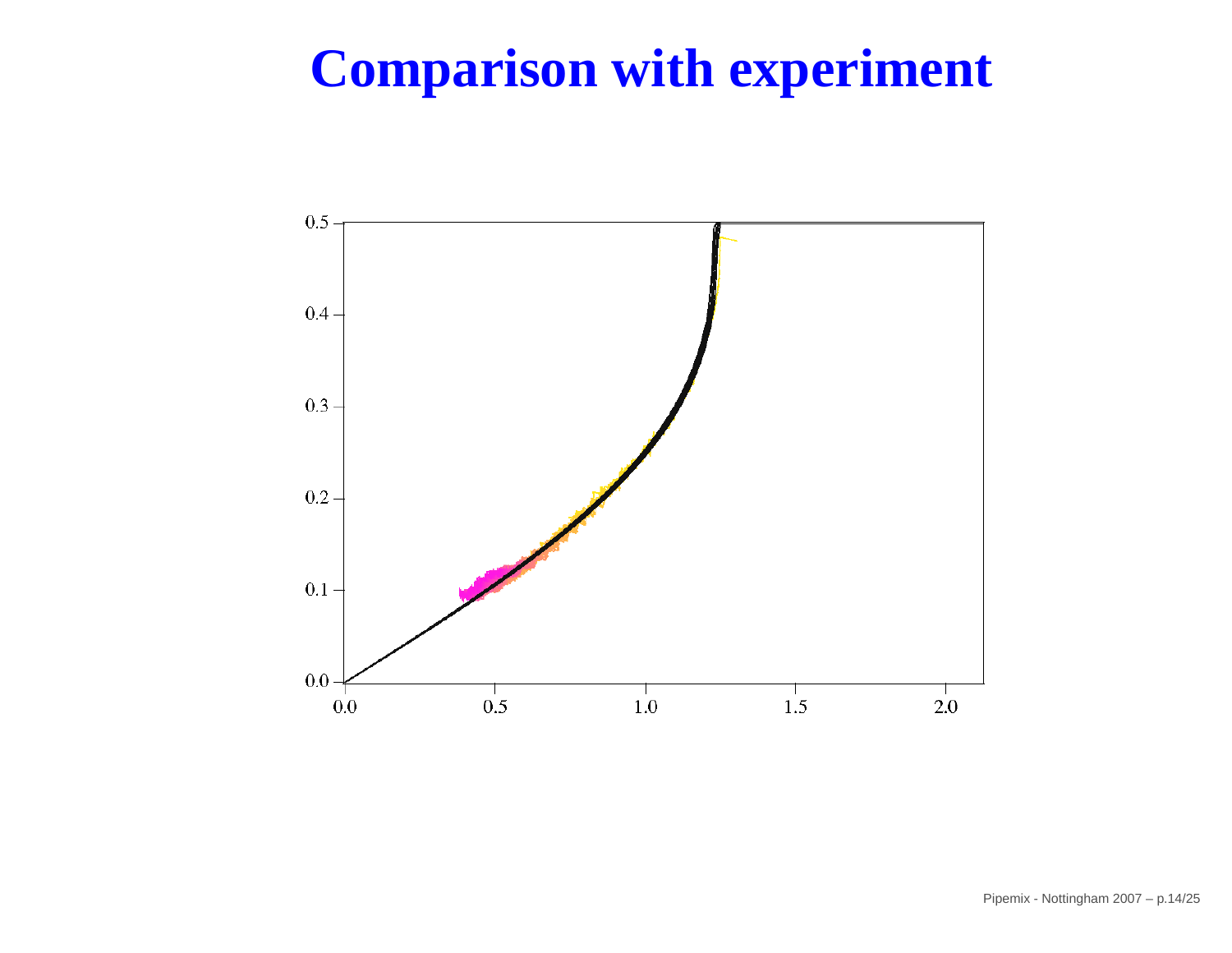### **Spreading in nearly horizontal tubes**

Flow now driven by difference in pressure gradients in two fluids

$$
\Delta \rho g \left( \cos \alpha \frac{\partial h}{\partial x} + \sin \alpha \right).
$$

So with suitable rescaling

$$
\frac{\partial h}{\partial t} = \frac{1}{2\sqrt{1-h^2}} \frac{\partial}{\partial x} \left( (1-h^2)^{7/2} \left( \frac{\partial h}{\partial x} + 1 \right) \right).
$$



 $t = 0.5, (0.5), 5.0.$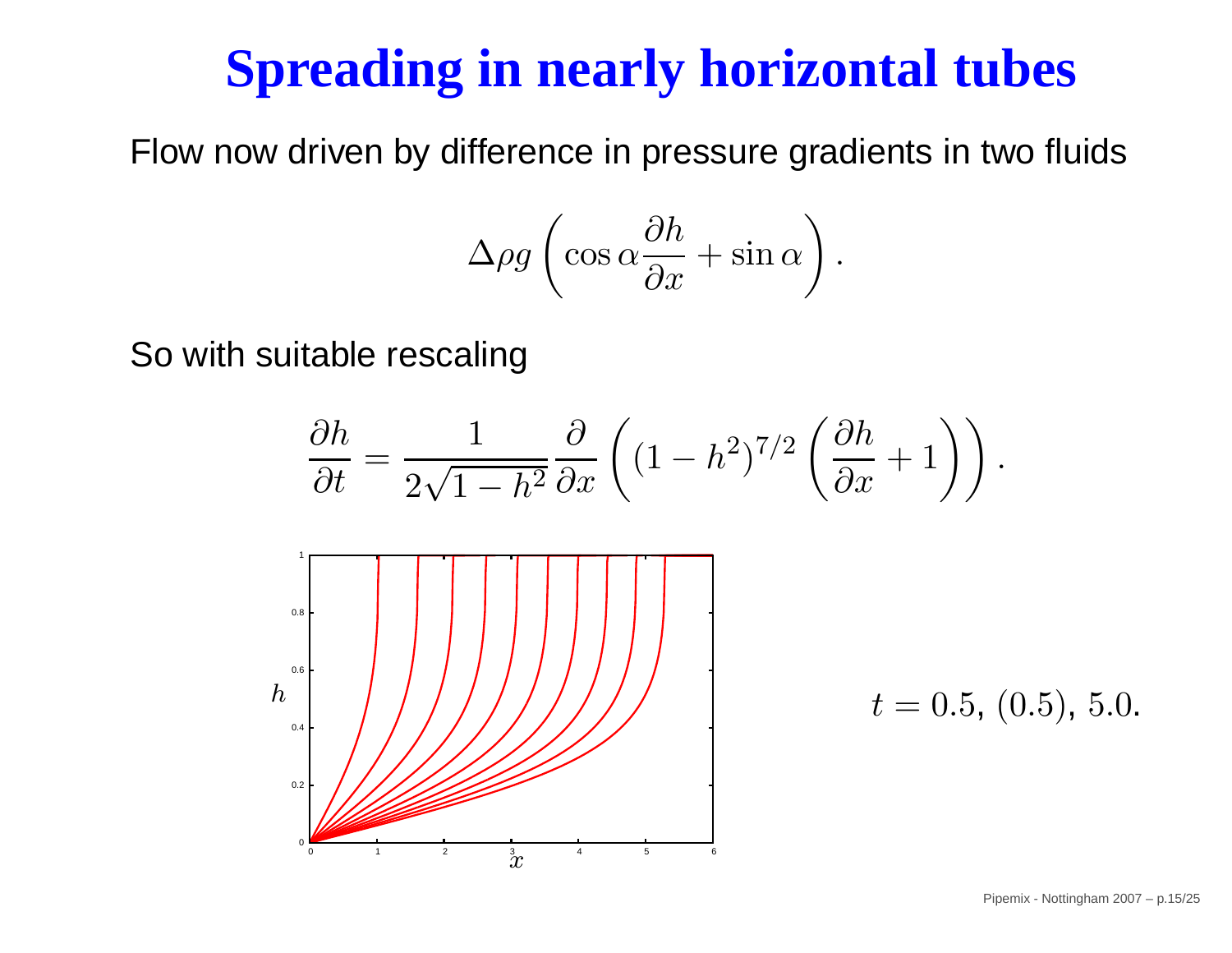# $\mathbf{M}$ otion of front  $X_f(t)$



Diffusive spreading only at very short times.

Slow to attain long-time velocity.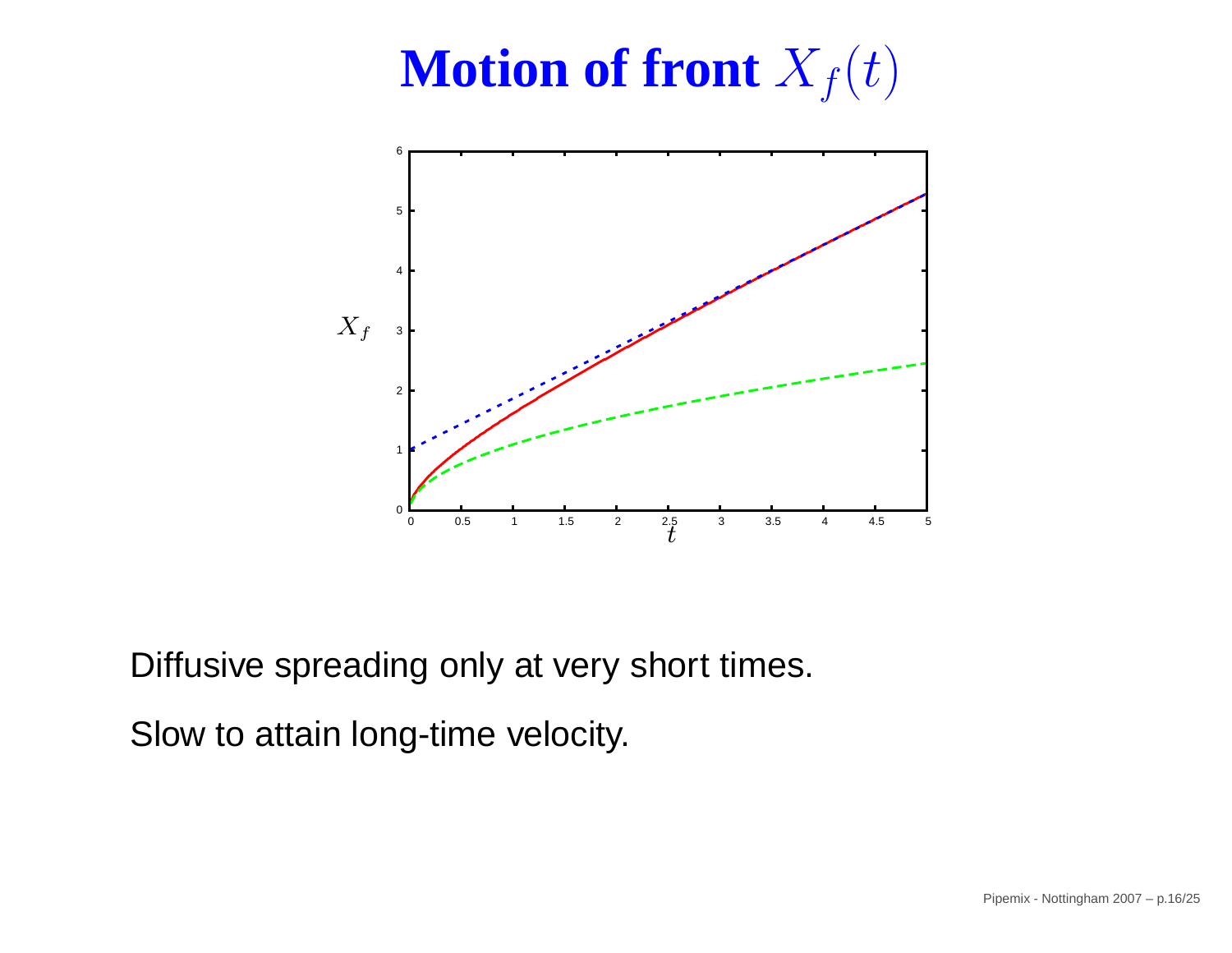#### ${\bf Experimental}\ \textbf{not} \ \textbf{of}\ \textbf{front} \ X$  $_f(t)$



Experiments straighter due to different early behaviour – gate release and <sup>a</sup> short timelimited by inertia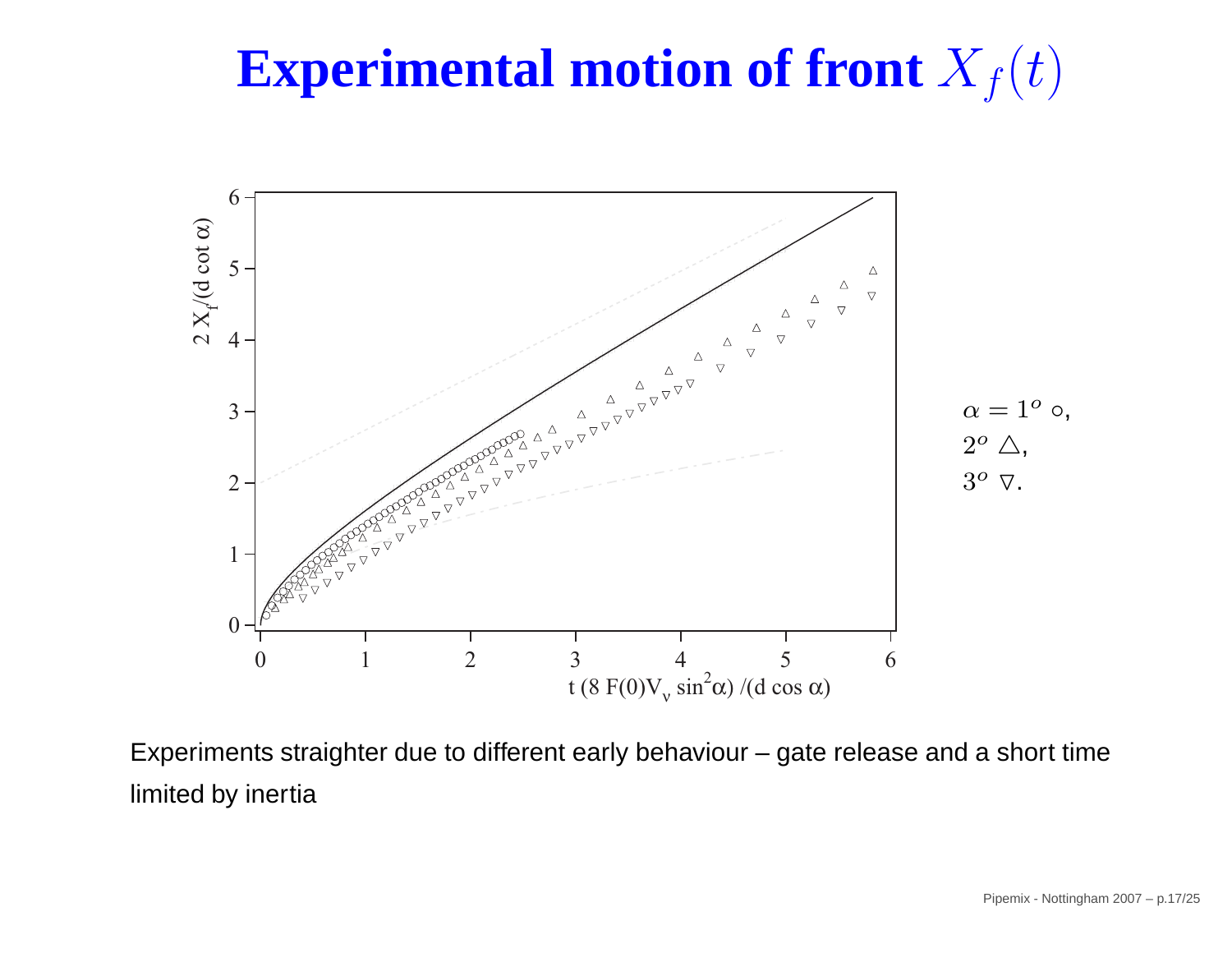# **Long time approximation?**

 $X_f(t)$  $\sim$  0.856 $t + 1.01$  4 <  $t < 5$  $0.830t + 1.19$   $7 < t < 11$  $0.774t + 1.83 \quad 20 < t < 25$  $0.750t + 2.82 \quad 90 < t < 100$  $0.746t + 3.36$   $145 < t < 150$ 

Linear fit fails.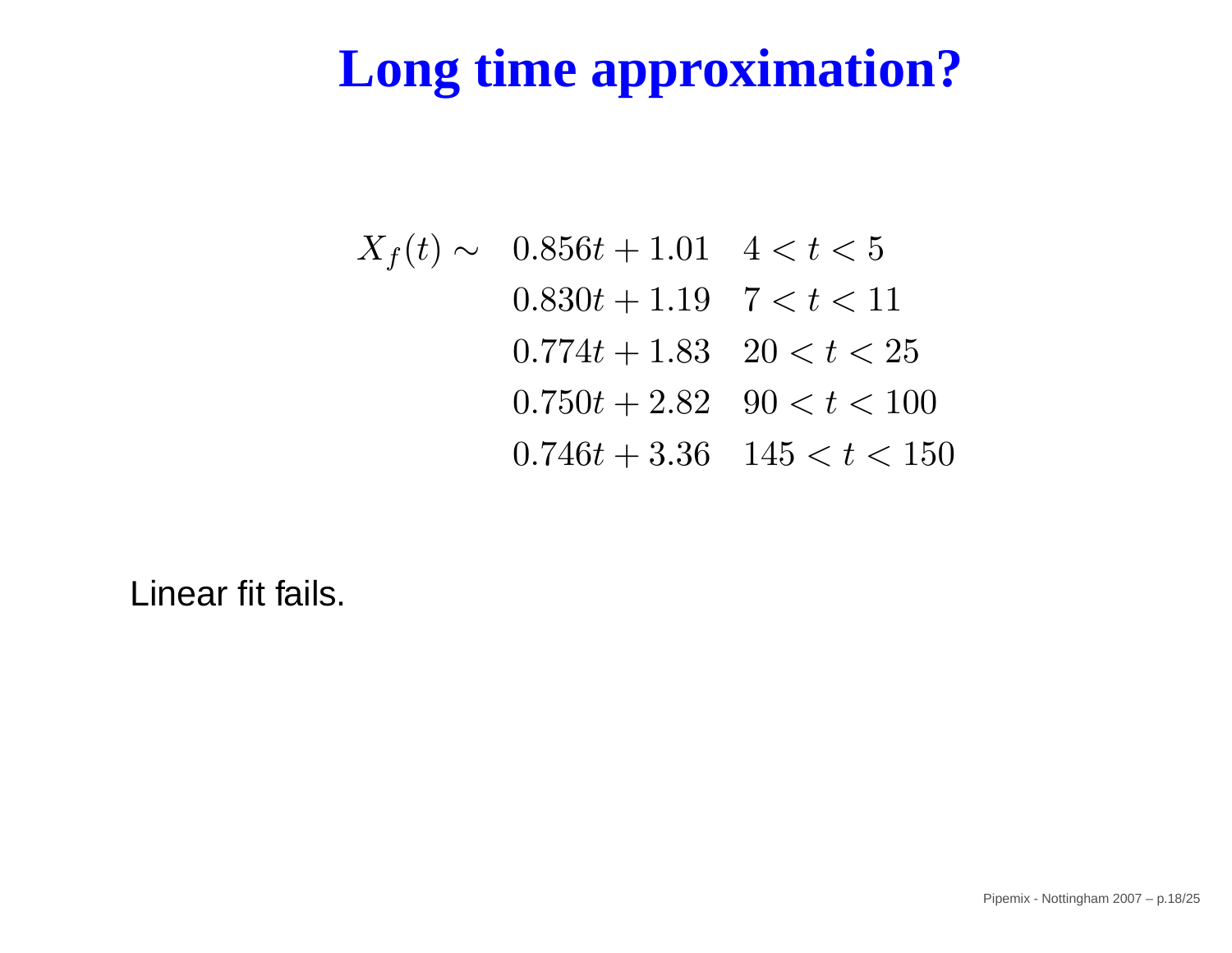# **Logarithms at long time**

 $\mathsf{Crude}$  model: horizontal  $+$  inclined spreading

$$
\dot{X}_f = \frac{V_f L}{X_f} + V_f,
$$

with solution

$$
V_f t = X_f - L \log(1 + \frac{X_f}{L}).
$$

| $V_f$ | $L$   |               |
|-------|-------|---------------|
| 0.745 | 0.798 | $0 < t < 5$   |
| 0.735 | 0.851 | $0 < t < 20$  |
| 0.740 | 0.812 | $0 < t < 50$  |
| 0.742 | 0.791 | $0 < t < 100$ |
| 0.742 | 0.789 | $0 < t < 200$ |

Slow logarithmic approach also in experimental data.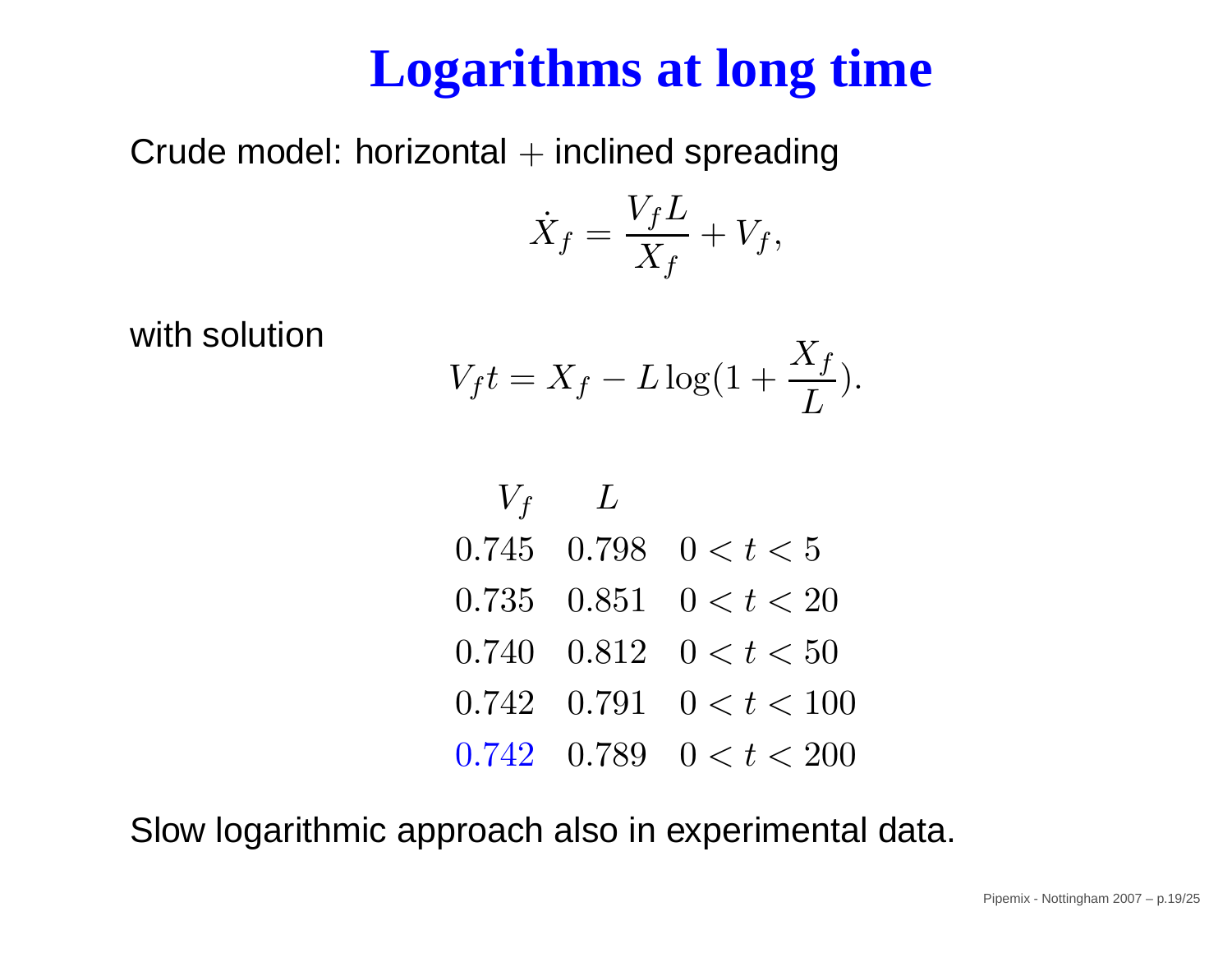**Test**  $V_f = 0.742$ 



Continuous line is new  $0.742\quad(0.014V_\nu\sin\alpha)$ , dashed is old  $0.637$   $(0.012V_\nu \sin \alpha)$ .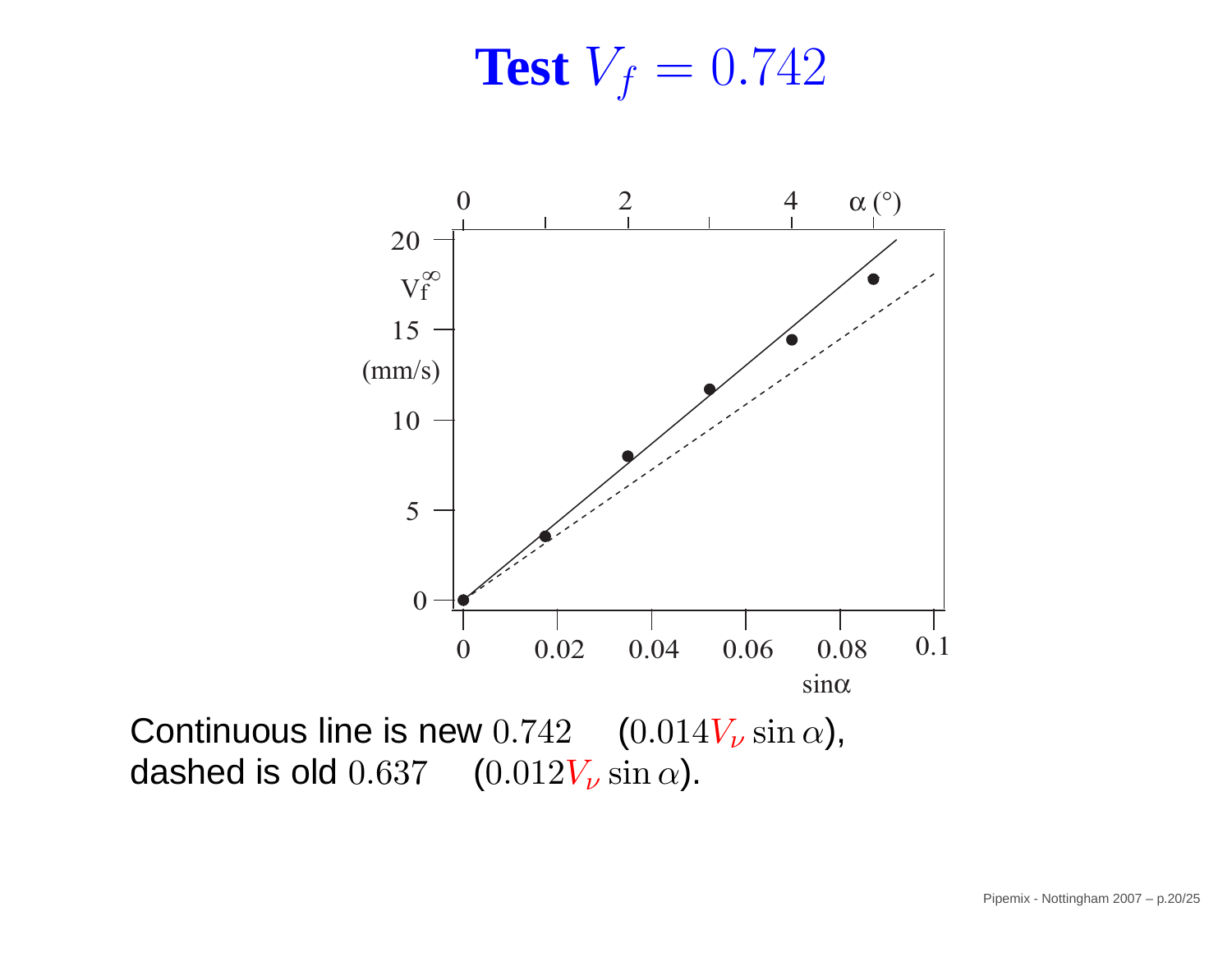# $\mathbf{But~why~}V_f = 0.742$ ?

$$
\frac{\partial h}{\partial t} = \frac{1}{2\sqrt{1-h^2}} \frac{\partial}{\partial x} \left( (1-h^2)^{7/2} \left( \frac{\partial h}{\partial x} + 1 \right) \right).
$$

For  $h_x \ll 1$ 

$$
\frac{\partial h}{\partial t} + c(h)\frac{\partial h}{\partial x} = 0 \quad \text{ with kinematic wave speed } c(h) = \frac{7}{2}h(1-h^2)^2.
$$

Test rarefaction wave solution byplotting  $h$  vs  $x/t$ .

But must shock

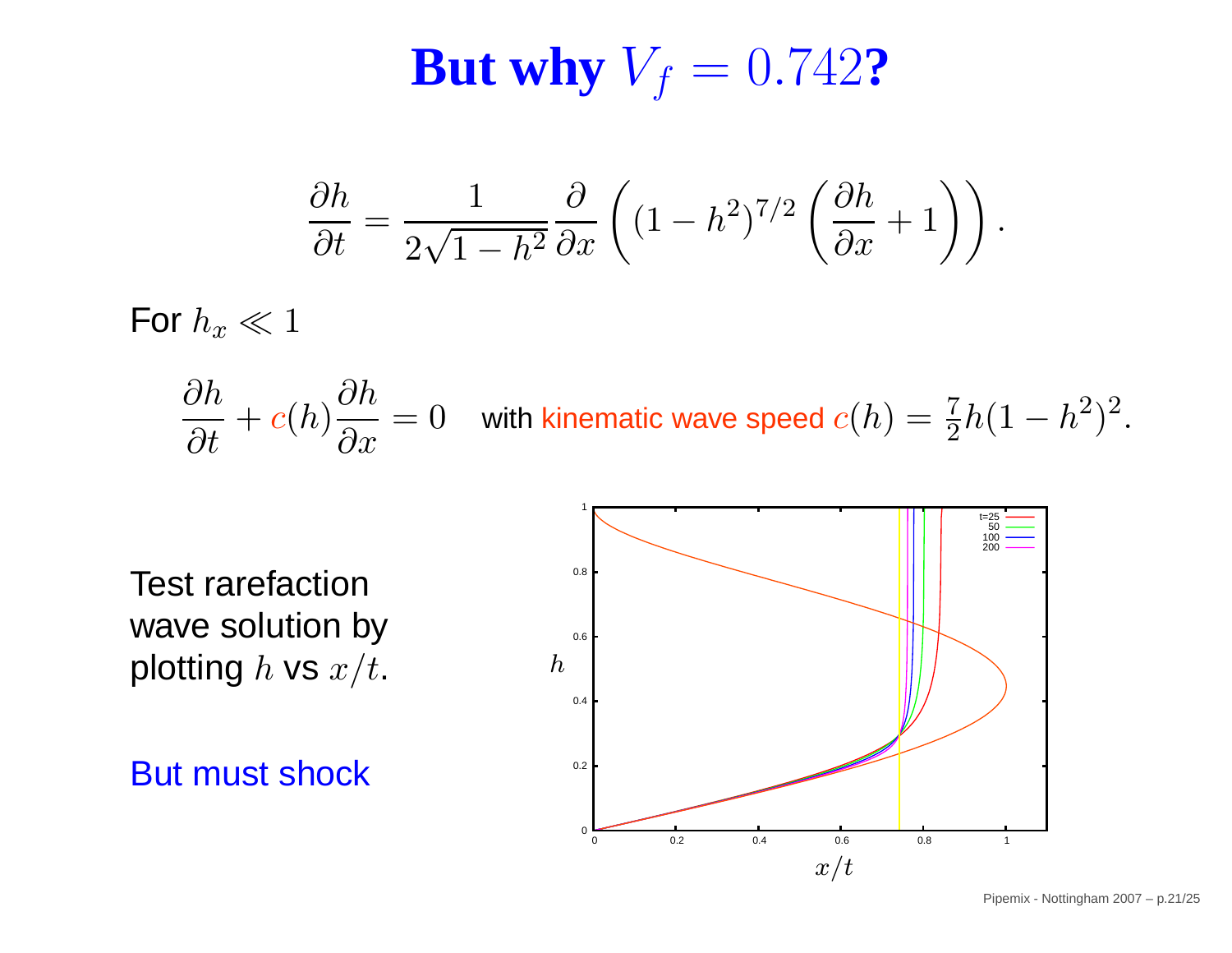#### **Shock waves**

Speed of shock  $V(h) = \dfrac{Q(h)}{A(h)}$ 

must equal speed of arriving characteristics  $c(h).$ 



Equal at  $h = 0.23817$  with  $c = V = 0.74172$ .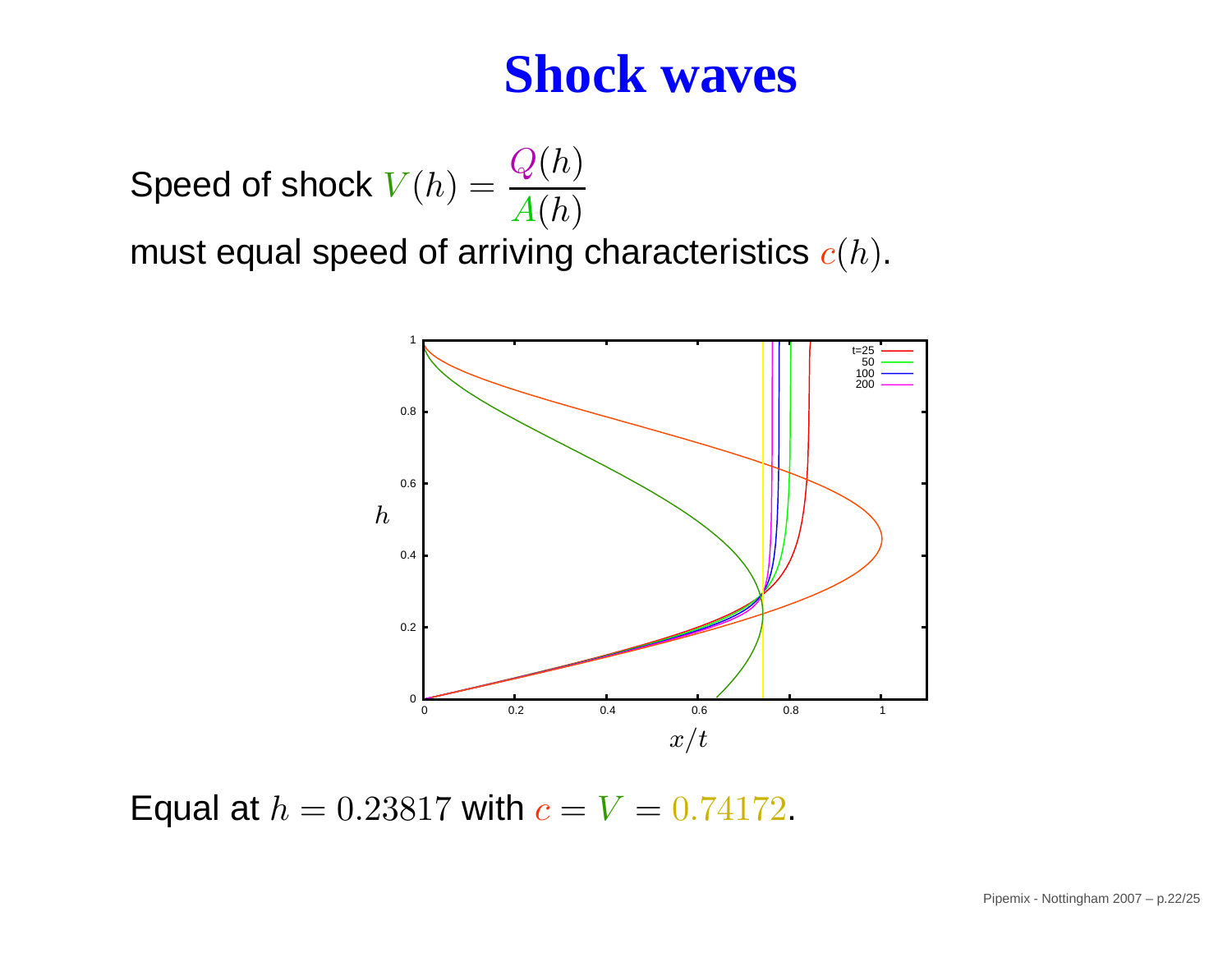#### **Form of shock waves**

Switch to frame moving with  $V,$  then steady form governed by

$$
\frac{\partial h}{\partial x} = V \frac{A(h)}{Q(h)} - 1
$$

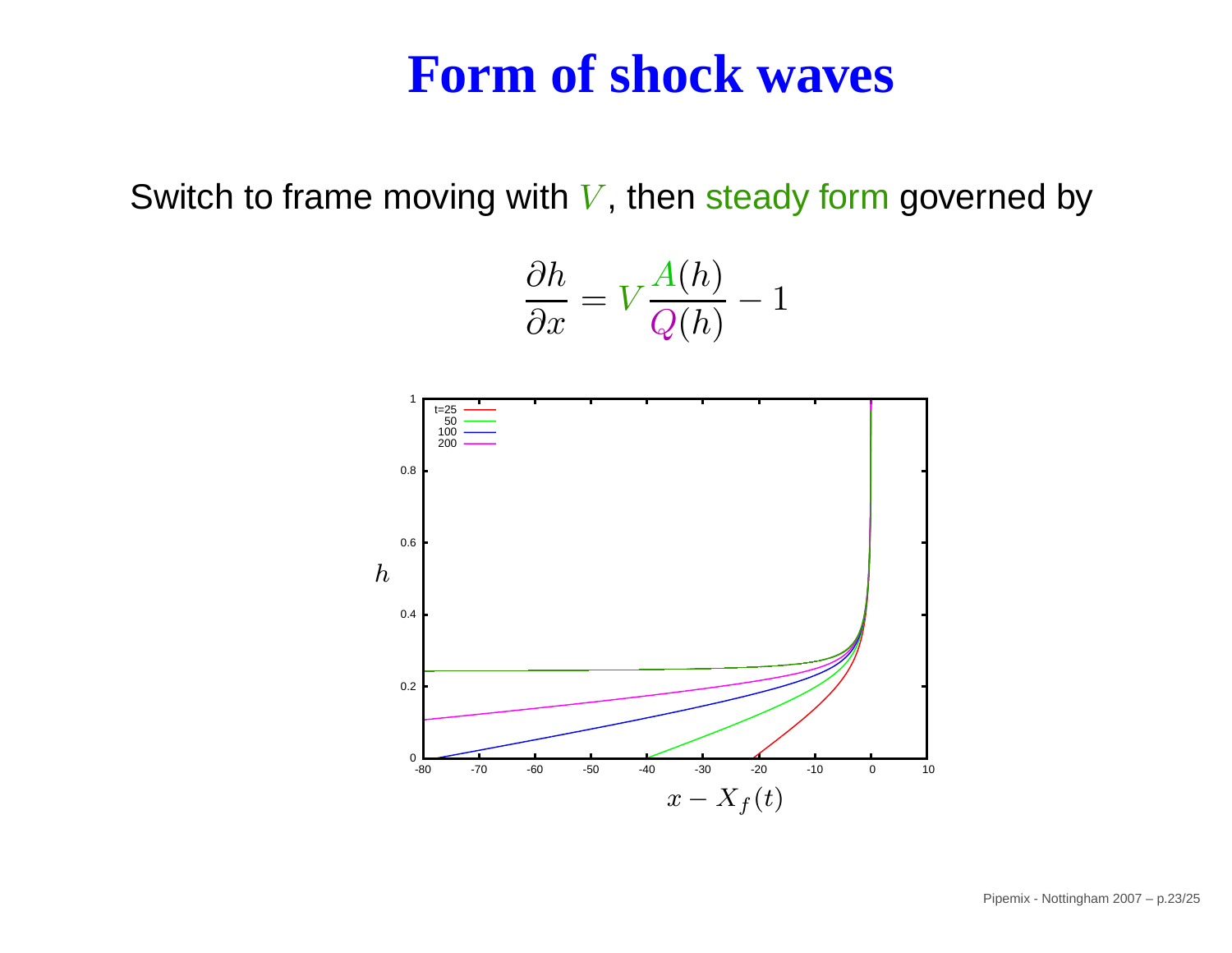#### **Conclusions**

**•** Front is a shockwave:

speed selected by matching onto <sup>a</sup> rarefaction wave.

**C** Logarithmic approach to long-time: value depends on initial condition.